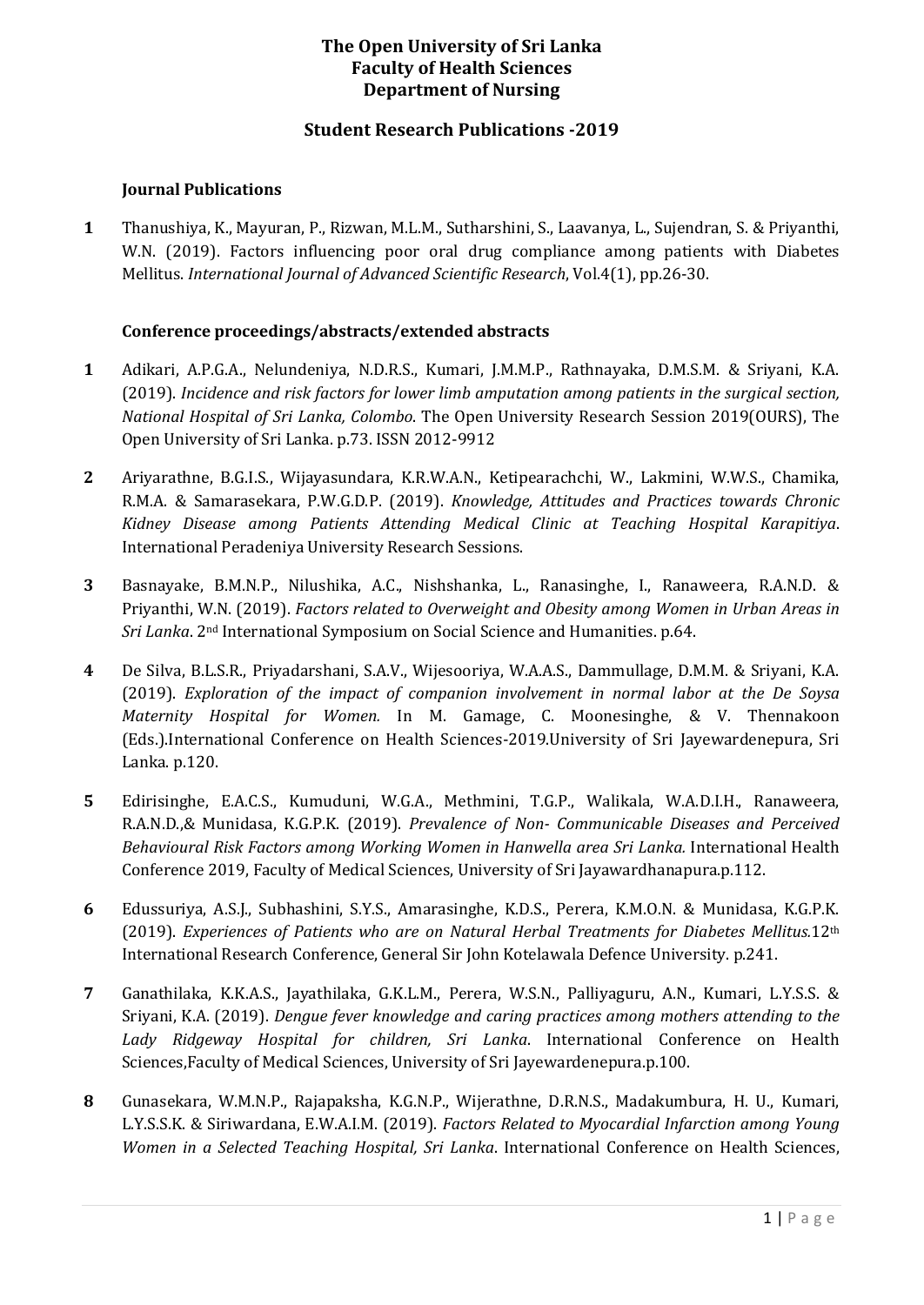Faculty of Medical Sciences, University of Sri Jayewardenepura. p.117.

- **9** Iresha, G.K., Inoka, K.M.P., Nawarathna, S.M.D., Mahesha, E.A.D., Ranaweera, R.A.N.D. & Munidasa, K.G.P.K. (2019). *Effectiveness of Pre-Educational Interventions of Patients undergoing Coronary Angiogram.* 12th International Research Conference, General Sir John Kotelawala Defence University 2019. p.267.
- **10** Jayawardhana, J.A.S.N., Manike, S.G.S.K., Rathnayake, K.M.N.S., Gunerathna, A.M.C., Ranaweera, R.A.N.D. & De Silva, B.S.S. (2019).*Factors Related to Knowledge and attitudes regarding Geriatric Nursing Care in a Rural Hospital in Sri Lanka*. 13th Asia pacific Hospice Palliative Care Conference, Indonesia.
- **11** Jayawardhana, T.K.G., Walakumburage, S.N., Anuradhi, G.K., Perera, W.T.N., Ranaweera, R.A.N.D. & De Silva, B.S.S. (2019). *Breaking bad News to Parents: The Pediatric Nurses' Role in Sri Lanka*. Oceanic Palliative Care Conference, Perth, Australia.
- **12** Liyanage, W.L.V.M., Nishshanka, N.A.I., Jayaweera J.W.V.K., Dilhani, H.A.S.I., Kuruppu, N.R. & Madhavi, A.V.P. (2019). *Knowledge, attitudes and practices of oral hygiene among school children in Modara- Mattakkuliya Zonal Educational Area.* 2nd Symposium of Faculty of Allied Health Sciences, University of Ruhuna. p.56.
- **13** Malkanthi, K.M.S., Thambavita, D.R.S.W.K., Karunarathna, R.M.I.C., Kumari, A.M.N.D., Kumari, L.Y.S.S. & Siriwardhana, E.W.A.I.M. (2019). *Experience of the Young Women with Early Stage Breast Cancer: A Qualitative Study*. Peradeniya University International Research Sessions 2019.Vol.22, p.118. ISBN: 978-955-589-282-7 ISSN: 1391-4111.
- **14** Minuri, K.H.S., Kulasekara, I.U., Kumari, P.M.A., Perera, W.A.D.S., Hewabatage, P.N. & Priyanthi, W.N. (2019). *Factors affecting preterm delivery among mothers admitted to Sri Jayawardenapura Hospital, Sri Lanka*. 2nd Symposium of Faculty of Allied Health Sciences, University of Ruhuna. pp.72.
- **15** Perera, U.K.C., Samarasekara, J.S.E.A., Shiwanthi, H.W.C.K., Mohotti, W.M.D. & Sriyani, K.A. (2019). *Pediatric neurology patients: parental awareness of adverse effects of long-term corticosteroid therapy*. In M. Gamage, C. Moonesinghe, & V. Thennakoon (Eds.).International Conference on Health Sciences, University of Sri Jayewardenepura. Sri Lanka. p.158
- **16** Priyadarshanie, S., Nawodani, P.G.N., Hewage, D.L.K.K., Perera, K.M.O.N. & De Silva, B.S.S. (2019). *Risk Factors related to Low Back Pain among Female Nurses at District General Hospital Chilaw and National Institute of Mental Health, Angoda*. 12th International Research Conference of KDU. p.259
- **17** Rajapaksha, R.A.I.P.M.I., Madurasinghe, C.K., Senevirathna, D.M.S.C., Darshani, I.L., Kumari, L.Y.S.S. & De Silva, B.S.S.(2019). *Parental knowledge and attitudes of their children's congenital heart diseases.* World Conference on Child and Youth 2019,The International Institute of Knowledge Management, Pitakotte, Sri Lanka.pp.28. ISBN: 978-955-3605-43-6.
- **18** Ranaweera, H.M.P.C.K., Rathnasekara, V.S., Pathiraja, P.K.N.K., Kanthi, K.A., Chamika, R.M.A. & Samarasekara, P.W.G.D.P. (2019). *Student nurses' attitudes and perceptions towards people with mental illness.* 12th International Research Conference, General Sir John Kotelawala Defence University, pp.719-725.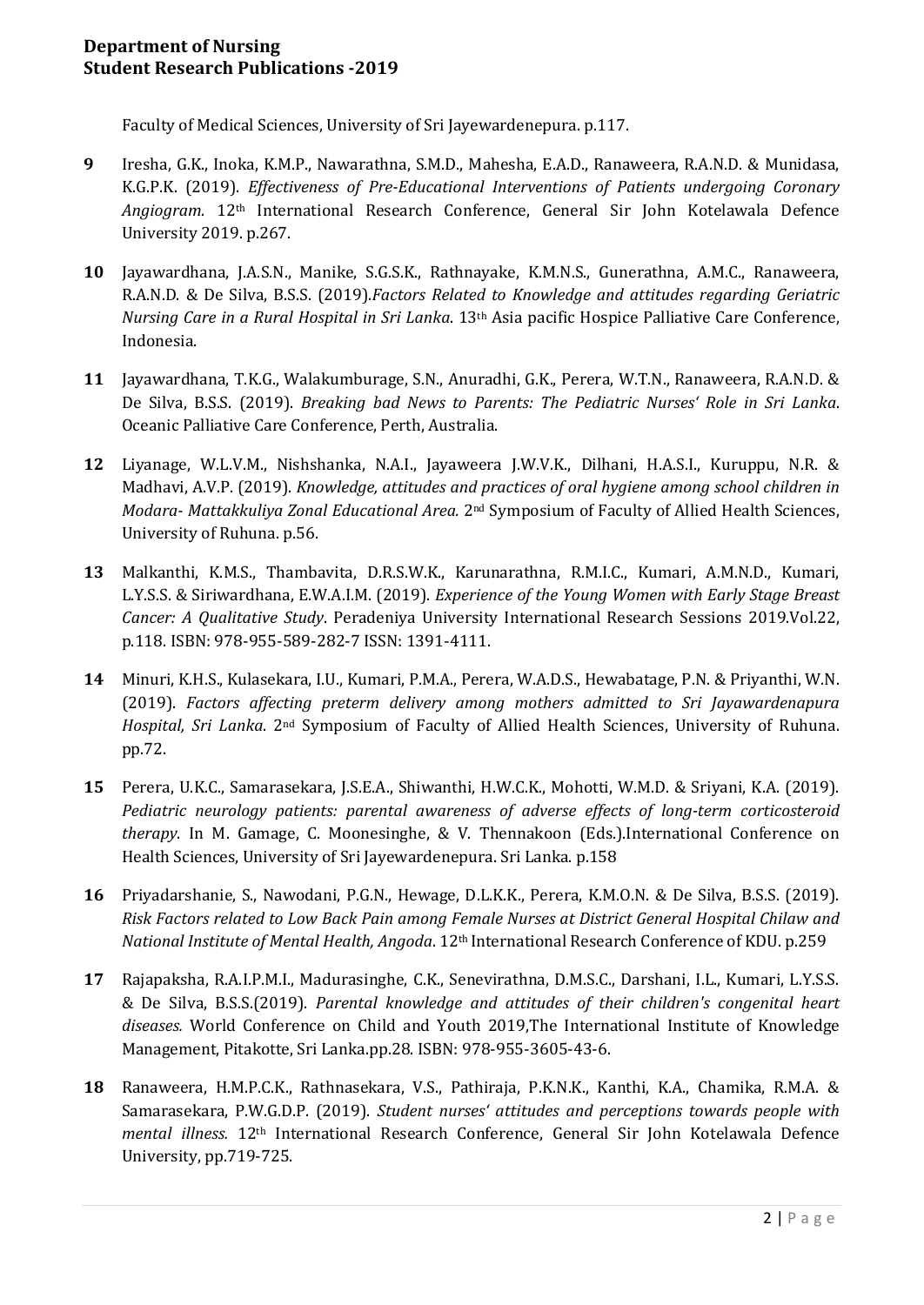## **Department of Nursing Student Research Publications -2019**

- **19** Sajeewanie, S.N., Nilakshi, K.A.D., Kariyawasam, K.M.N.T.K., Rajapakse, R.P.R.L., Senadheera, A.S.P.L. & Priyanthi, W.N. (2019). *Factors and barriers related to breaking bad news among nurses in Colombo North Teaching Hospital (CNTH), Ragama, Sri Lanka*. International Conference on Health Science,Faculty of Medical Sciences, University of Sri Jayawardanepura. p.173.
- **20** Samarawickrama, M.N., Tharangani, R.K.N., Wijethilaka, D.M.T.W., Nissanka, G.M., Kumari, L.Y.S.S. & Siriwardana, E.W.A.I.M. (2019*). Factors related to myocardial infarction among young males in cardiology unit of teaching hospital, Kandy, Sri Lanka*. International Conference on Public Health and Well-being 2019iConferences, Sri Lanka. p.26. ISBN: 978-955-3450-00-5.
- **21** Sarasi, M.H., Geeshani, P.A.U., Wijesinghe, K.C.L., Galagedara, G.H.N., Kumari, L.Y.S.S. & Sriyani, K.A. (2019). *Factors affecting low back pain among theatre nurses at The National Hospital of Sri Lanka.* In H. Rambukwella, S.R. Weerakoon, S.S. Iqbal, V.P.S. Perera (Eds.).The Open University Research Session (OURS),The Open University of Sri Lanka.pp.69. ISSN 2012-9912.
- **22** Senanika, H.W.D., Wijesekara, W.A.T.S., Nadeeshani, L.D.K., Lakmali, A.W.L., Kumari, L.Y.S.S. & De Silva, B.S.S. (2019). *Knowledge about iron deficiency anemia among pregnant mothers in first trimester.* 2nd Global Public Health Conference 2019, The International Institute of Knowledge Management, Pitakotte, Sri Lanka. pp. 23. ISBN: 978-955-3605-23-8.
- **23** Senarathna, K.M.C.S., Chandrasekara, U.G.M.H., Helapalla, K.M.S., Jayarathna, G.V.A.P., Saumika, M.A.R. & De Silva, B.S.S. (2019). *Physical burdens of informal care givers of patients with dementia.* 2nd Symposium of Faculty of Allied Health Sciences, University of Ruhuna. p.60.
- **24** Senevirathne, S.A.S.K., Pushpakumari, M.I., Herath, H M.R.W., Nishanthi, K.A.S., Senadheera, A.S.P.L. & De Silva, B.S.S. (2019). *Traditional nursing uniform: Sri Lankan nurses' perspectives*. National Health Research Symposium, Ministry of Health, Nutrition and Indigenous Medicine, Sri Lanka.p.246. ISBN: 978-955-3666-67-3.
- **25** Srimaalee, M.G.M., Jayasundara, J.M.M.S., Sewwandi, M.K.G.U., Sampath, S.I., Senadheera, A.S.P.L. & De Silva, B.S.S. (2019). *Patients' perspective towards nurses' characteristics at the Colombo South Teaching Hospital, Kalubowila, Sri Lanka*. National Health Research Symposium, Ministry of Health, Nutrition and Indigenous Medicine, Sri Lanka. p.109. ISBN: 978-955-3666-67-3.
- **26** Srimaalee, M.G.M., Jayasundara, J.M.M.S., Sewwandi, M.K.G.U., Sampath, S.I., Senadheera, A.S.P.L. & De Silva, B.S.S. (2019). *Patients' perception about the quality of nursing care: A quantitative study at the Colombo South Teaching Hospital, Kalubowila*. Nursing Research Symposium,Ministry of Health, Nutrition and Indigenous Medicine, Sri Lanka. p.67.
- **27** Thirimanna, B.T., Dissanayake, D.M.A.M., Neththasingha, M., Darshika, M.M.A., Kuruppu, N.R. & Priyanthi, W.N. (2019). *An exploration of experiences of elderly people living in Sahana elderly care home in Sri Jayawardene Kotte, Sri Lanka*. 2nd Symposium of Faculty of Allied Health Sciences, University of Ruhuna. p.43.
- **28** Wickramanayake, A.N.D.S., Jayasena, H.P.G.C.T., Gunasekara, W.G.C.L., Hemachandra, A.B.N.U., Kumari, L.Y.S.S. & Siriwardhana, E.W.A.I.M. (2019). *An Exploration of women's experiences after Total Knee Replacement.* 12th International Research Conference, Kotelawala Defence University. p.281. ISBN: 978-955-0301-66-9.